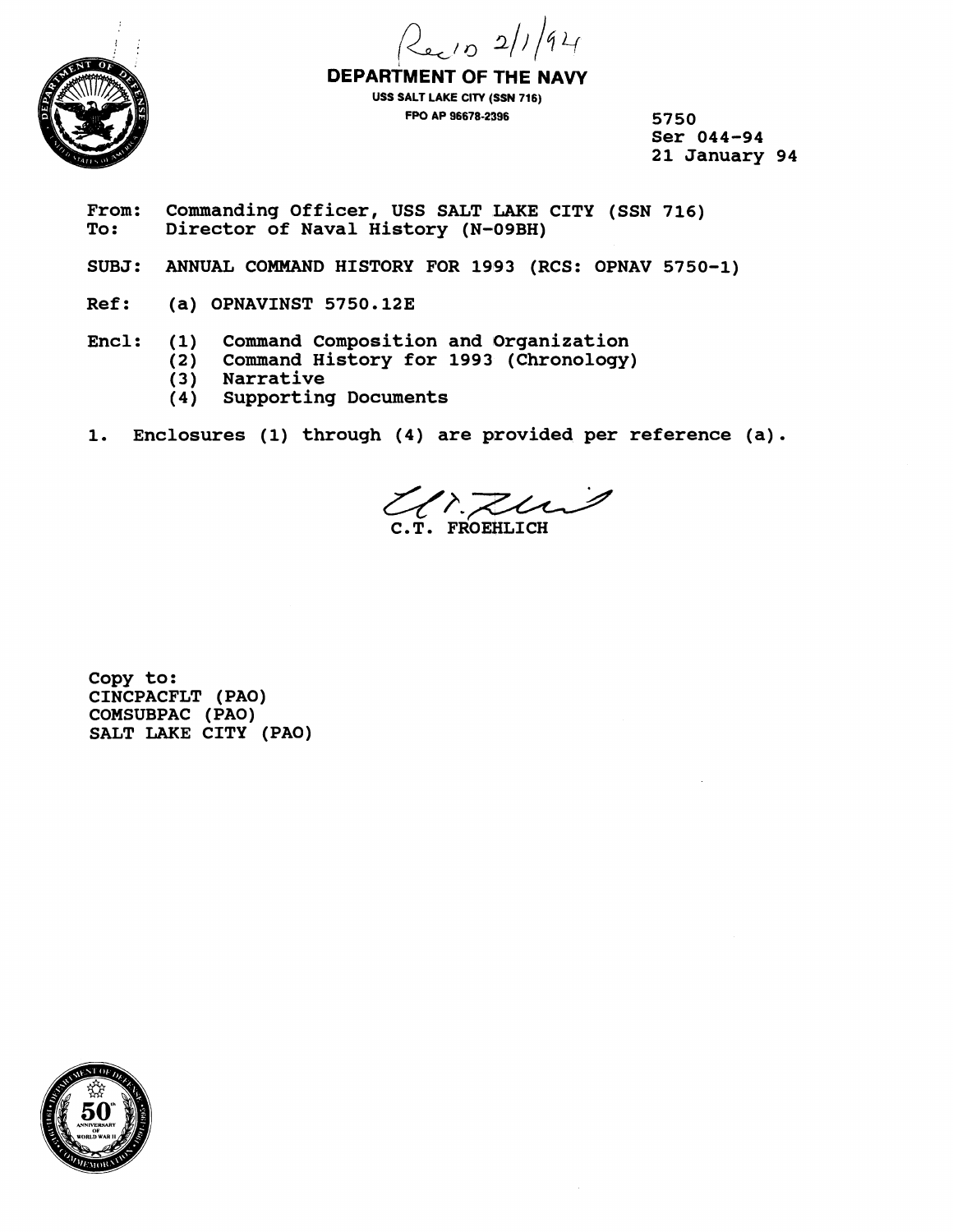## **USS SALT LAKE CITY (SSN 716)**

## **COMMAND COMPOSITION AND ORGANJZATION**

**MISSION: Anti-Submarine Warfare Anti-Surface Warfare Strike Warfare.** 

**ORGANIZATIONAL STRUCTURE: ISIC: Commander Submarine Squadron THREE** 

**COMMANDING OFFICER: Commander Carl T. Froehlich, USN** 

**HOMEPORT: Vallejo, California from 1 JAN 93 to 28 MAY 93 San Diego, California from 29 MAY 93 to 31 DEC 93** 

**Enclosure (1)** 

 $\sim g^{-1/2}$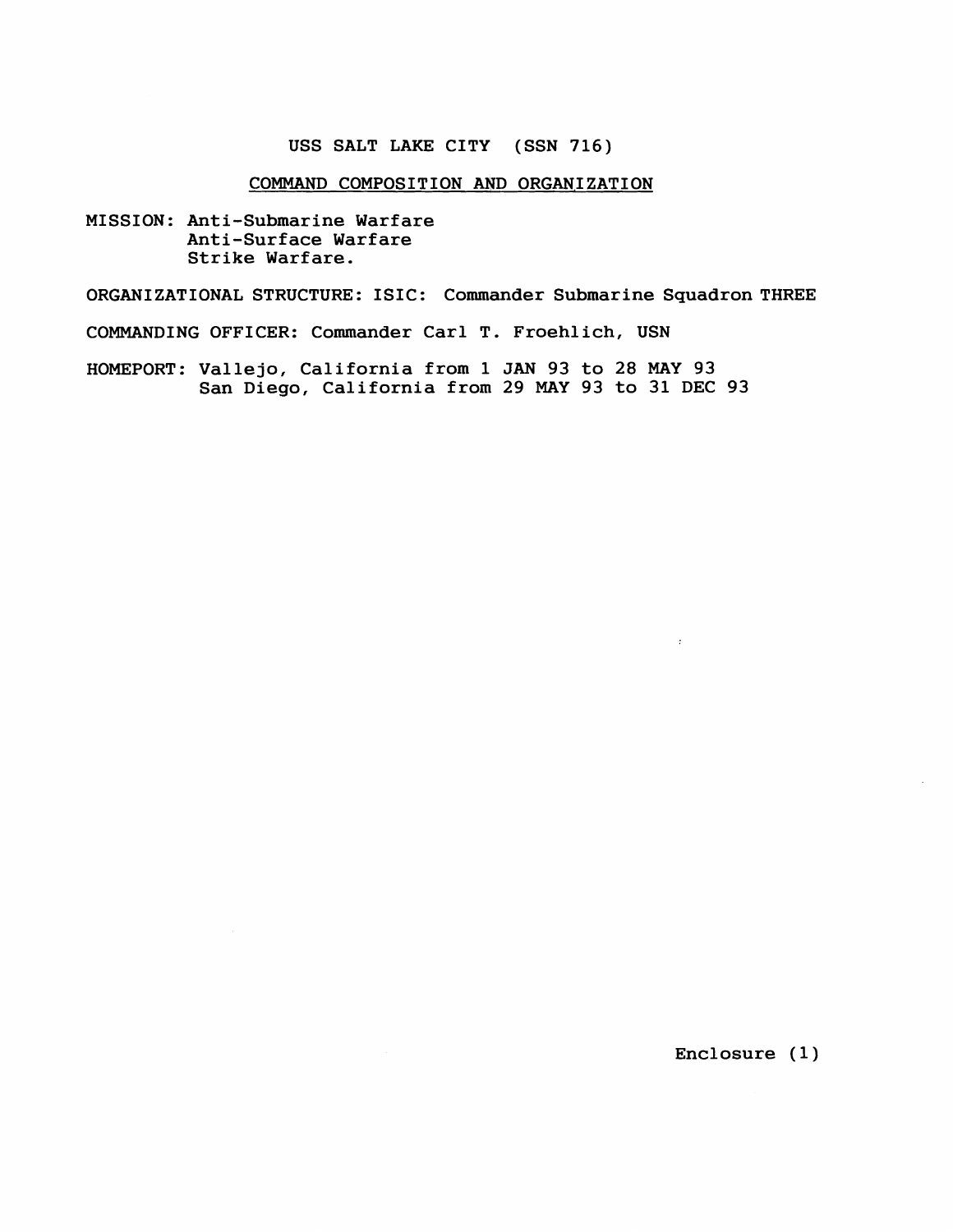#### USS SALT LAKE CITY (SSN 716)

#### COMMAND HISTORY FOR 1993

- 28 MAY 93 USS SALT LAKE CITY returned to San Diego, California, completing an eighteen month Depot Modernization Period.
- 06 OCT 93 USS SALT LAKE CITY completed an eight week availability and drydocking.
- 24 NOV 93 USS SALT LAKE CITY completed a six week underway period with port calls in Bangor, Washington and Victoria, British Columbia.

 $\ddot{\phantom{1}}$ 

Enclosure (2)